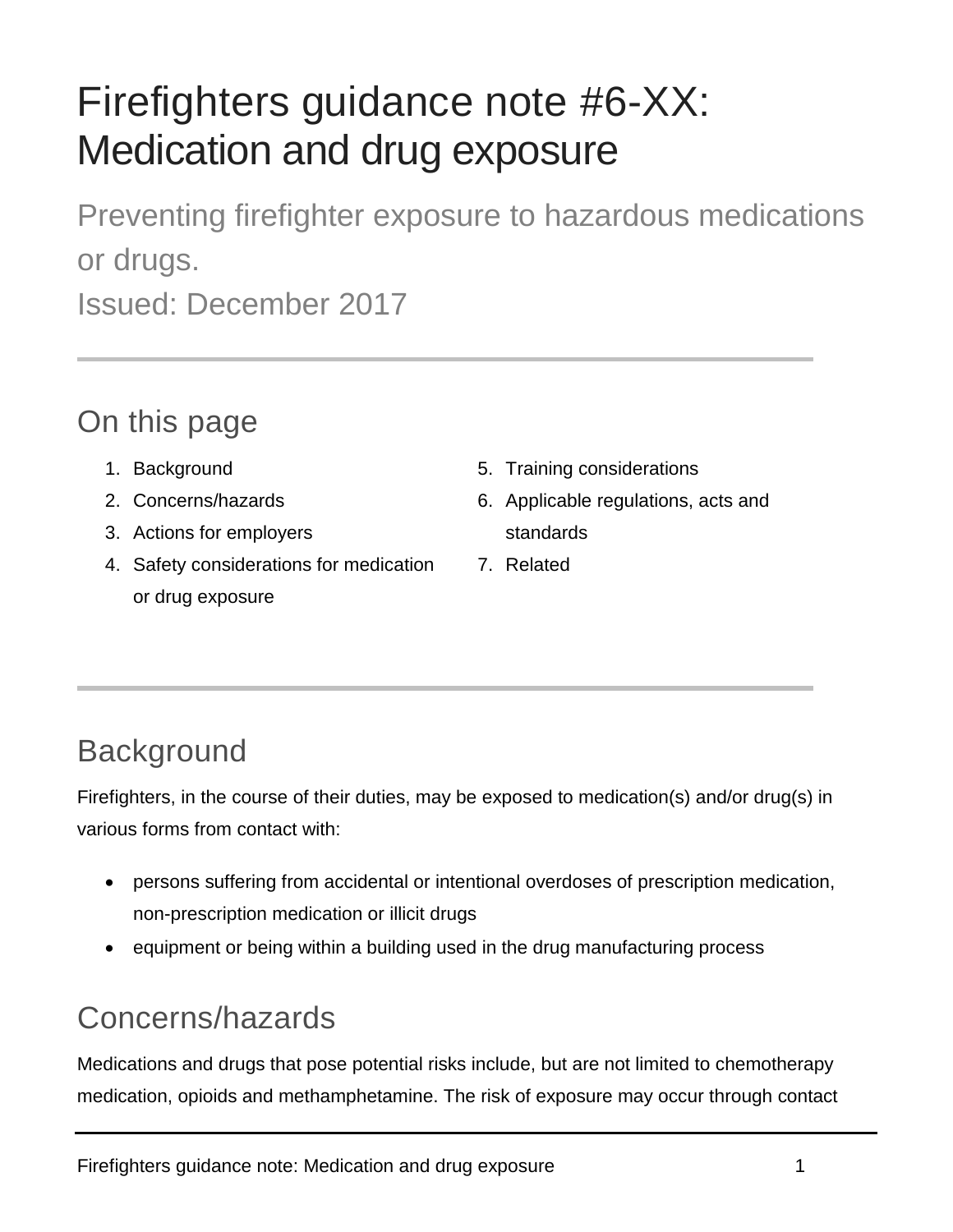with a visibly contaminated patient, direct contact with the medication/drug or contact with equipment or being within a building used in the drug manufacturing process.

### Actions for employers

Employers should:

• develop processes to ensure the protection of firefighters from hazardous exposures to drugs and medications

#### Safety considerations for medication or drug exposure

Employers should consider the following, when developing processes to prevent firefighter exposure:

- training on recognizing and determining risks, and taking actions appropriate to manage the level of risk
- creation of standard operating guidelines to manage exposure to drugs
- direct firefighters not to handle any medications/drugs or drug paraphernalia, unless necessary to perform a rescue
- direct firefighters to treat unknown/unidentified substances as hazardous materials and follow any established departmental hazardous materials guidelines
- safety precautions and personal protective equipment to be used, as appropriate to the level of risk, when responding to high risk incidents
- decontamination process for personnel who may be exposed
- reporting protocols for exposures

## Training considerations

Training should include, but not be limited to the following:

- processes addressing the considerations noted in the paragraph above
- types of medications and drugs that may be encountered and how to identify them
- the proper selection and use of personal protective equipment during emergency incidents to prevent exposure